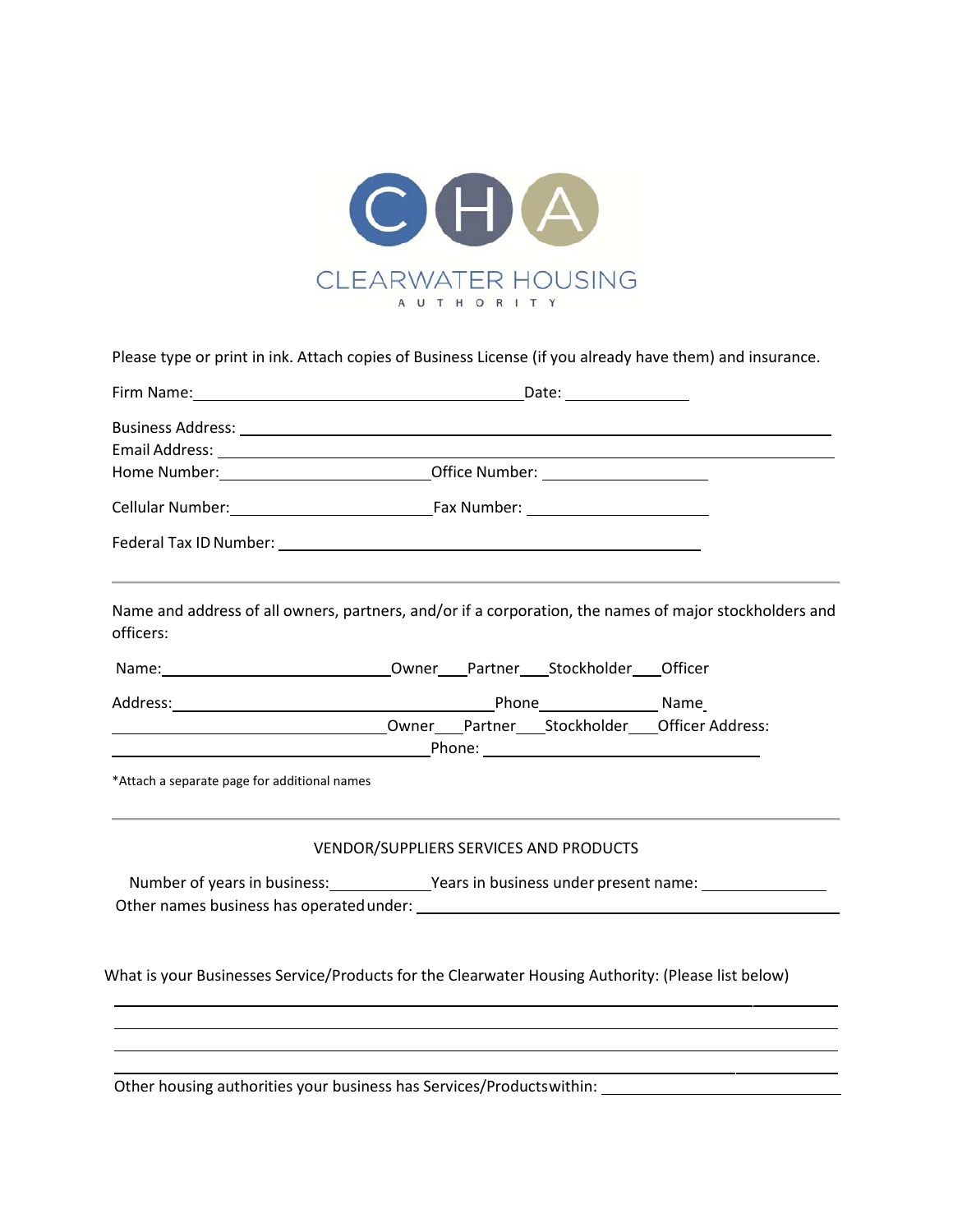Business References (Banks, Supply Companies to serve as credit references): Please include a Contact Person.

| Name | Contract                                              | Address                                                                           | Phone                                                                                          |  |
|------|-------------------------------------------------------|-----------------------------------------------------------------------------------|------------------------------------------------------------------------------------------------|--|
|      |                                                       | <u> 1999 - Jan James James Barnett, fransk politik (d. 1989)</u>                  |                                                                                                |  |
|      |                                                       |                                                                                   | <u> Alexandria (m. 1858)</u>                                                                   |  |
|      |                                                       | <u> 1990 - Jan James Alexandro III, martxa eta biztanleria (h. 1905).</u>         |                                                                                                |  |
|      |                                                       | ,我们也不能会在这里,我们的人们就会在这里,我们也不能会在这里,我们也不能会在这里,我们也不能会在这里,我们也不能会在这里,我们也不能会不能会不能会。""我们,我 |                                                                                                |  |
|      | Customer References (List your last three customers): |                                                                                   |                                                                                                |  |
| Name | Address                                               | Phone                                                                             |                                                                                                |  |
|      |                                                       |                                                                                   |                                                                                                |  |
|      |                                                       |                                                                                   |                                                                                                |  |
|      |                                                       |                                                                                   |                                                                                                |  |
|      |                                                       | ,我们也不能在这里,我们也不能会在这里,我们也不能会在这里,我们也不能会在这里,我们也不能会在这里,我们也不能会在这里,我们也不能会在这里,我们也不能会不能会在这 |                                                                                                |  |
|      |                                                       |                                                                                   | Has your business ever been sued or cited to court for collection of a debt? YES NO NO If yes, |  |

A Vendor/Supplier may be denied approval or may be removed from the Qualified Vendor/Supplier List, with such accompanying publicity as deemed necessary, under certain circumstances, including, but not limited to:

1. That required insurance certificates were not provided. Required insurance including one million dollars (\$1,000,000.000) in Public Liability and Property Damage Insurance . The Vendor/Supplier will take out and maintain during the life of a contract, Workman's Compensation Insurance for all employees at the site of the project.

2. A Vendor/Supplier fails to maintain a current business license with the City of Clearwater, if work is performed within the City limits of Clearwater.

The undersigned Vendor/Supplier certifies that all information given herein is correct and understands that false or incomplete information may be grounds for denial of approval or removal from the Qualified Vendors/Suppliers List.